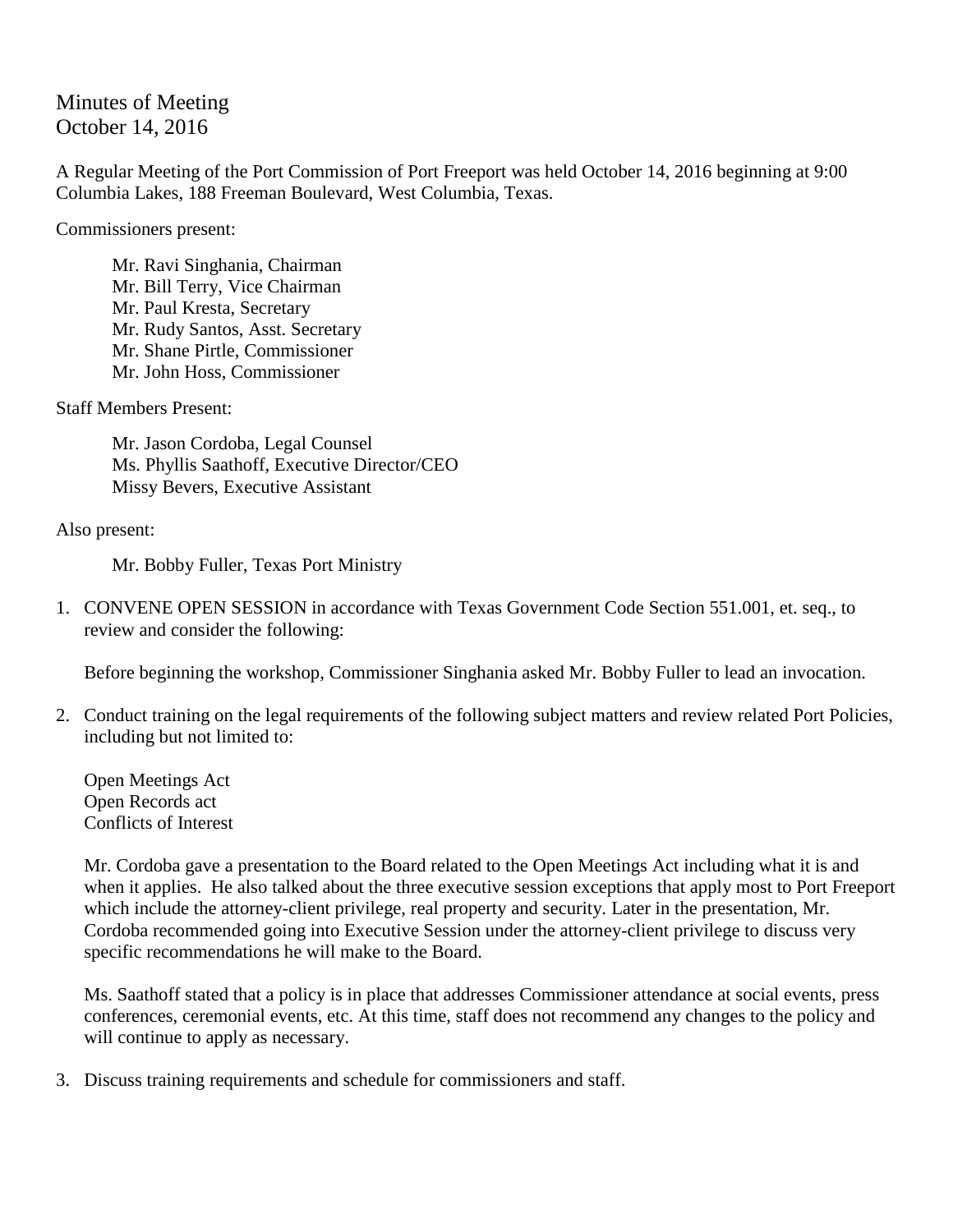Ms. Saathoff stated that there are certain sections in our policies that require periodic training, perhaps annually, and suggests possibly conducting this training annually in the summer after the election cycle. Commissioner Santos commented on training requirements stating that he agrees with having a session, especially for him since he is new to the Board. He added that staff did conduct a Port 101 with him however, it was a bit overwhelming with so much information being given at one time, he suggested a follow-up. There was discussion regarding the periodic review of policies. Commissioner Kresta stated that previously policies were reviewed every month, and while he liked that process, its became redundant and somewhat lost in the shuffle. Ms. Saathoff suggested adjusting the schedule to review the policies every 18 months or 2 years instead of every year. Commissioner Terry commented that he would also like to see an event with the Board, employees and their families take place. Ms. Saathoff suggested surveying the employees to assess interest and preferred format. Commissioner Kresta inquired about H.R. training and whether or not it was being held, or if it can be added to the training requirements. Ms. Saathoff stated that we have policies in place however, a formalized program is not in place.

4. Review Port Commission committees, their purposes and scheduling.

Ms. Saathoff has reviewed the committees that are currently in place and feels the appropriate committees are in place to support the overall Port Commission in an advisory capacity when needed. After brief discussion, it was confirmed that not all matters are required to go through a committee to get to the Port Commission and the CEO will call a committee meeting as she deems necessary. A discussion began over various scenarios that have taken place and how committees are set up to support the Board and keep projects moving. While the committees are strictly advisory, their recommendations should always be relayed to the full Board. In addition, committees should not create actions items for staff without having support of the Board. Mr. Cordoba reiterated that the committees are advisory in nature, no action can be taken in the committee. Commissioner Terry asked that if a committee meeting is called and then cancelled, staff should communicate to the Chairman of the committee the meeting has been cancelled. Moving forward, all committee meeting requests should be made through Ms. Saathoff or Ms. Bevers. Additionally, items discussed in committee meetings should not go to the Board for discussion and action on the same day. Exceptions can be made to time-sensitive subjects.

5. Discussion regarding future Port Commission meetings and workshops with Executive Director/CEO.

Discussion began on the pros and cons to having two meetings versus one meeting per month. Suggestions made were to continue with having two meetings a month on the  $2<sup>nd</sup>$  and  $4<sup>th</sup>$  Thursdays with the  $4<sup>th</sup>$ Thursdays being the set meeting and the  $2<sup>nd</sup>$  Thursday optional. Ms. Saathoff suggested having meetings back to back weeks with an executive session only meeting held the week before to discuss strategic items and/or items that will require approval at the next board meeting. After long discussion on what works for everyone, consensus was to set meetings for the fourth Thursday of the month and allow Ms. Saathoff to develop a schedule recommendation for next year that includes a second meeting on either the  $2<sup>nd</sup>$  or  $3<sup>rd</sup>$ Thursdays for further consideration and discussion.

Conducting an annual workshop was also discussed and what time of year works best for everyone. October was the consensus moving forward since it comes after budget.

- 6. Conduct a Planning Workshop for Port Freeport regarding the following:
	- A. Global market update
	- B. National and regional influence on ports
	- C. Port Freeport Strategic Objectives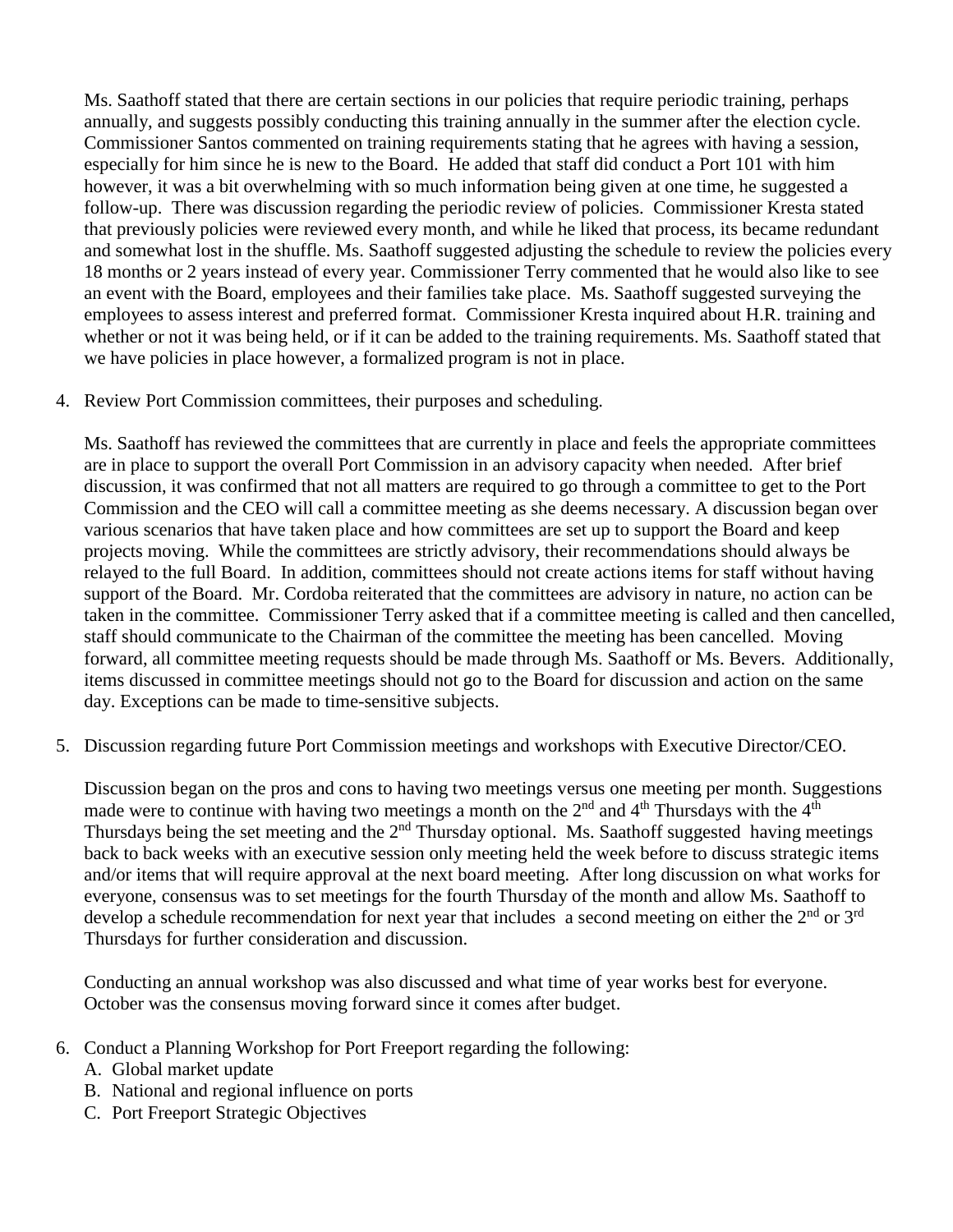## D. Port Mission and Vision Statement

E. Current and projected financial position, ad valorem tax rate, financing options and debt capacity.

Ms. Saathoff talked with the Board about the current situation in the global market with container rates down 50% and an oversupply in container capacity with new container vessels coming online. With the oil prices still down and economy depressed, the demand for boxes are not at the levels they were previously. The Port is somewhat insulated from the effects of this because of the construction activity in the region with all the project cargo coming through, and the resins production. The election can also affect the economy as well as funding and how Congress works with all the agencies and their budgets. Many things can affect the Port moving forward as we develop projects so it is important to stay current and aware of what's happening so our timing is at the right.

When talking about the mission statement, Ms. Saathoff highlighted key phrases related to our strategic objectives in the statement including, we would develop and market a competitive world class navigational capabilities. The channel project is the world class navigational capability. Technically advanced marine and multi-modal services is another key phrase. Our focus on expanding the container terminal and transportation corridor meets this part of the mission statement. Lastly, port related and industrial facilities related to the longer term rail connection. In looking at the statement, Ms. Saathoff stated that mission statements have taken on a different look, something that is more distinct that people can remember. Commissioner Hoss added that the Port's role has evolved and has a more defined strategic role now that perhaps wasn't. Commissioner Singhania suggested Ms. Saathoff, using her experience, draft a statement for the Port (with a tagline) to bring back to the Board. Ms. Saathoff also suggested bringing in strategic groups to participate in the process, perhaps even the CAP group, saying we has an organization in the community need to agree on a stated mission and vision of this Port. Commissioner Santos agreed stating it should be Port Freeport, world class navigational capabilities, the jewel of the Texas Gulf Coast. Commissioner Pirtle brought up the question regarding the logo if it has been renewed as a trademark with the tagline "The Coast is Clear" being removed. This is something that will have to be checked into and reported back to the Board.

Ms. Saathoff stated the Port is in good financial position and continues to maintain a strong reserve. With the current budget, it shows spending a portion of the reserves. The ad valorem tax rate was discussed in the budgeting cycle in that we do have a looming decision point for us. The schedule shows a trend in reducing the tax rate and maintaining a levy amount. However, the Port is approaching a time when the outstanding bond series will be fully retired in 2019. At that point, the I & S rate will go to zero, and the Port could find itself in a rollback situation if the rate needed to be raised. Moving forward with our capital planning and funding analysis, decisions will need to be made in the near future about bond funding. Commissioner Hoss asked for options to avoid a rollback situation. Ms. Saathoff suggested seeking voter approval to issue general obligation bonds to finance part of the Freeport Harbor Channel Improvement Project and match the timing to where it falls in the existing I&S rate and is not a burden but a continuation. The Freeport Harbor Channel Improvement Project benefits the entire Freeport Harbor Channel community making it a fitting project for public support through general obligation bond funding. Discussion then began on when the best time is to seek approval of the bonds, how to go about preparing for it and if a consultant should be brought in to assist.

- 7. EXECUTIVE SESSION in accordance with Subchapter D of the Open Meetings Act, Texas Government Code Section 551.001, et. seq., to review and consider the following:
	- A. Under authority of Section 551.071 (consultation with attorney) for discussion regarding:
		- 1. Consultation with attorney regarding social host liability.